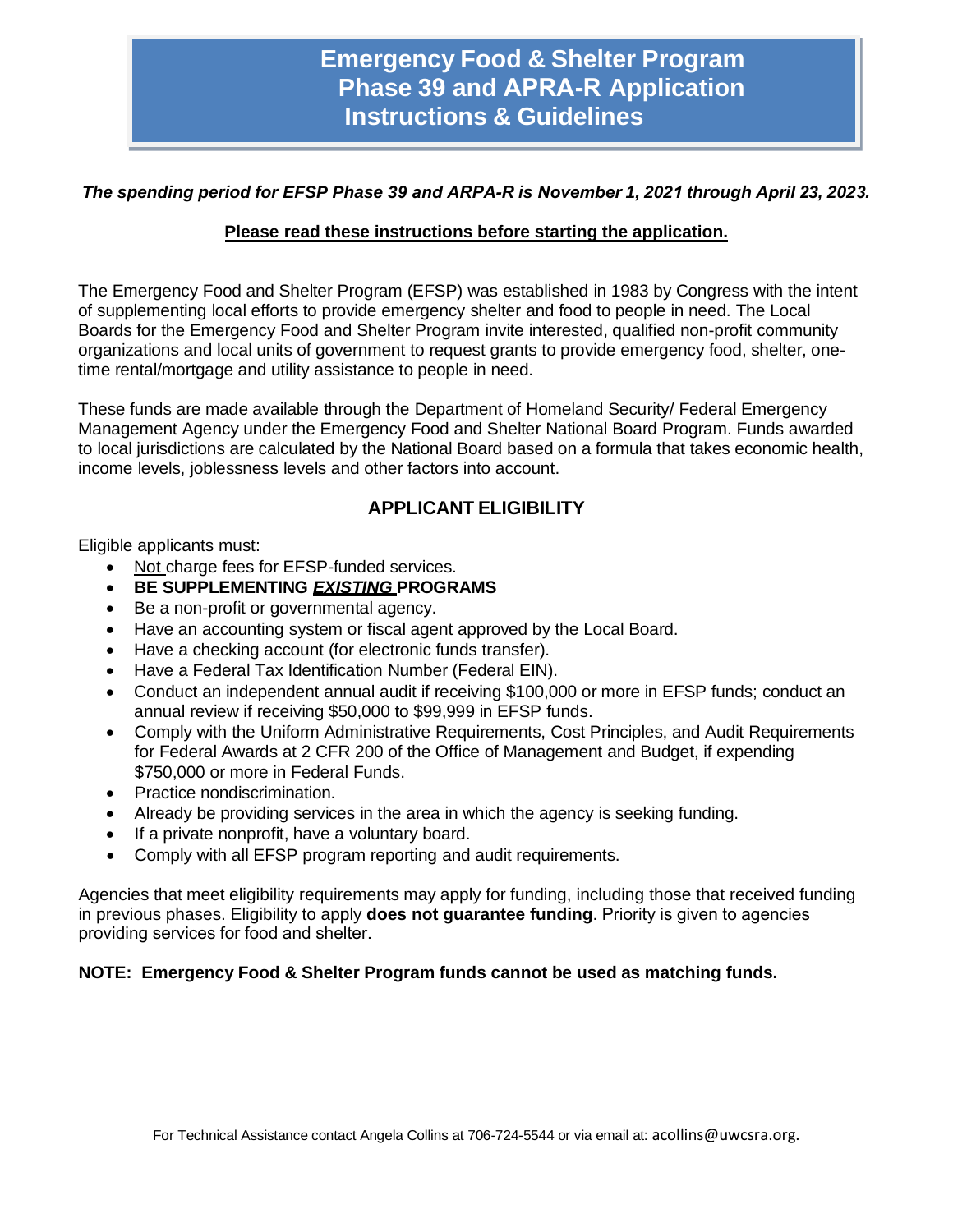# **ELIGIBLE ACTIVITIES FOR FUNDING**

The intent of EFSP is to supplement and expand current available resources and not to substitute or reimburse ongoing programs and services or to start new programs. The following are activities eligible for funding under the guidelines of Local Boards. Priority will be given to organizations providing food and shelter. **Note: Other activities may be eligible under National Board guidelines but are not funded under the Local Board's guidelines.**

- A. Served Meals Any food used in served meals (cold or hot); cost of transporting food to site or client; *per meal allowance of \$3.*
- **B. Other Food -** *(nonperishable/perishable) For food banks/pantries and other food providers. Eligible expenses include food purchased for distribution and transportation expenses related to the delivery and distribution of purchased and donated food.*
- C. Mass Shelter (on site shelter with 5 or more beds in one location). Direct expenses associated with *housing a client (supplies, linens, etc.); transportation costs; daily allowance of \$12.50.*
- **D. Other Shelter** *Off-site emergency lodging (room and tax only) in a hotel/motel or other off-site shelter. Limited to 90 days assistance for clients per phase if it is necessary to prevent homelessness. An agency may not operate as a vendor for itself or another LRO.*
- E. Rent/Mortgage- Past due rent or mortgage payment (P&I only); current rent or mortgage due within 5 *calendar days; first month's rent; lot fee for mobile homes. Limited to 90 days (3 months') costs for an individual/family.*
- F. Utilities Past due bills, or current bills due within 5 calendar days; for gas, electricity, oil, water, *reconnect fees. May pay budget or actual amount. Limited to 90 days (3 months) for clients per phase if necessary to prevent disconnection of services. One time delivery of firewood, coal, or propane.*

Funds may only be used for residents and transients within the Richmond County jurisdiction. All payments for eligible activities under EFSP must be made directly to vendors by agency check, agency credit/debit card, or electronic payment to vendors. **No checks may be made payable to clients, volunteers or staff. Cash payments are ineligible - including but not limited to petty cash.**

# **APPLICATION PROCESS**

- 1. Submit **ONLY** the required attachments with the application.
- 2. Required Attachments:
	- a. Copy of your 501(c) (3) tax-exempt status letter for your organization. If your organization does not have one, you must utilize the FEIN of a fiscal agent. A fiscal agent is another non-profit organization that may receive Emergency Food and Shelter Program funds and maintains fiscal responsibility on behalf of another organization.
	- b. Copy of the most recent Board approved Operating Budget and Program Area Budget.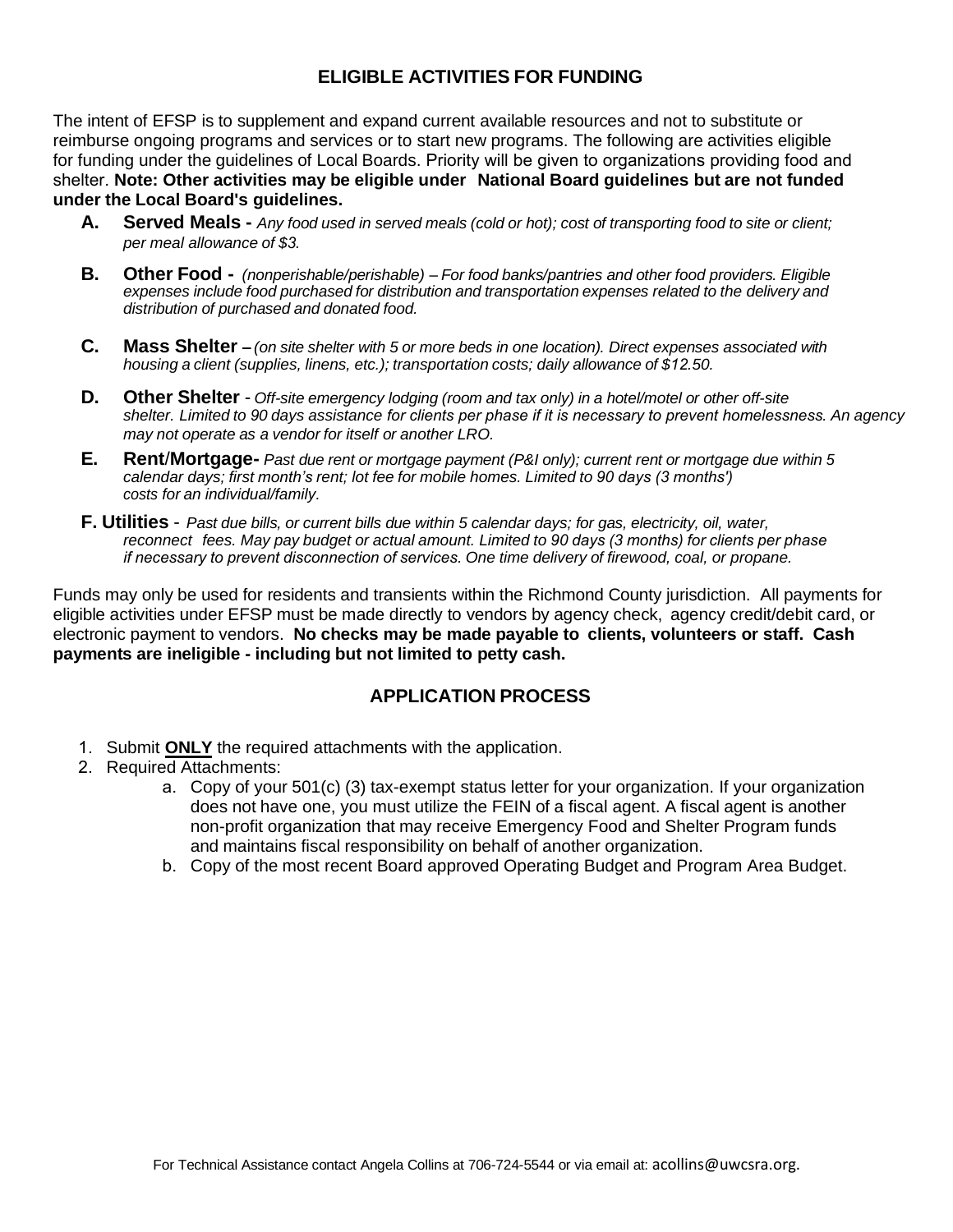

# EMERGENCY FOOD AND SHELTER NATIONAL BOARD PROGRAM PHASE 39 and ARPA-R LOCAL RECIPIENT ORGANIZATION (LRO) APPLICATION

*The intent of this program is to supplement and expand ongoing efforts to provide shelter, food and supportive services and not to substitute or reimburse ongoing programs and services or to start new programs.*

To be considered for EFSP funds, the following must be completed:





Legal Name of Organization/Agency: Physical Address: Mailing Address:







Executive Director's Signature: Network and the Contract of Contract Date:

For Technical Assistance contact Angela Collins at 706-724-5544 or via email at: acollins@uwcsra.org.

**Should an agency be found out of compliance for any previous phase, the compliance issue must be resolved within 45 days of notification. Should the non-compliance NOT be rectified within this time frame, any pending this award will be brought back to the Local Board immediately for reallocation.**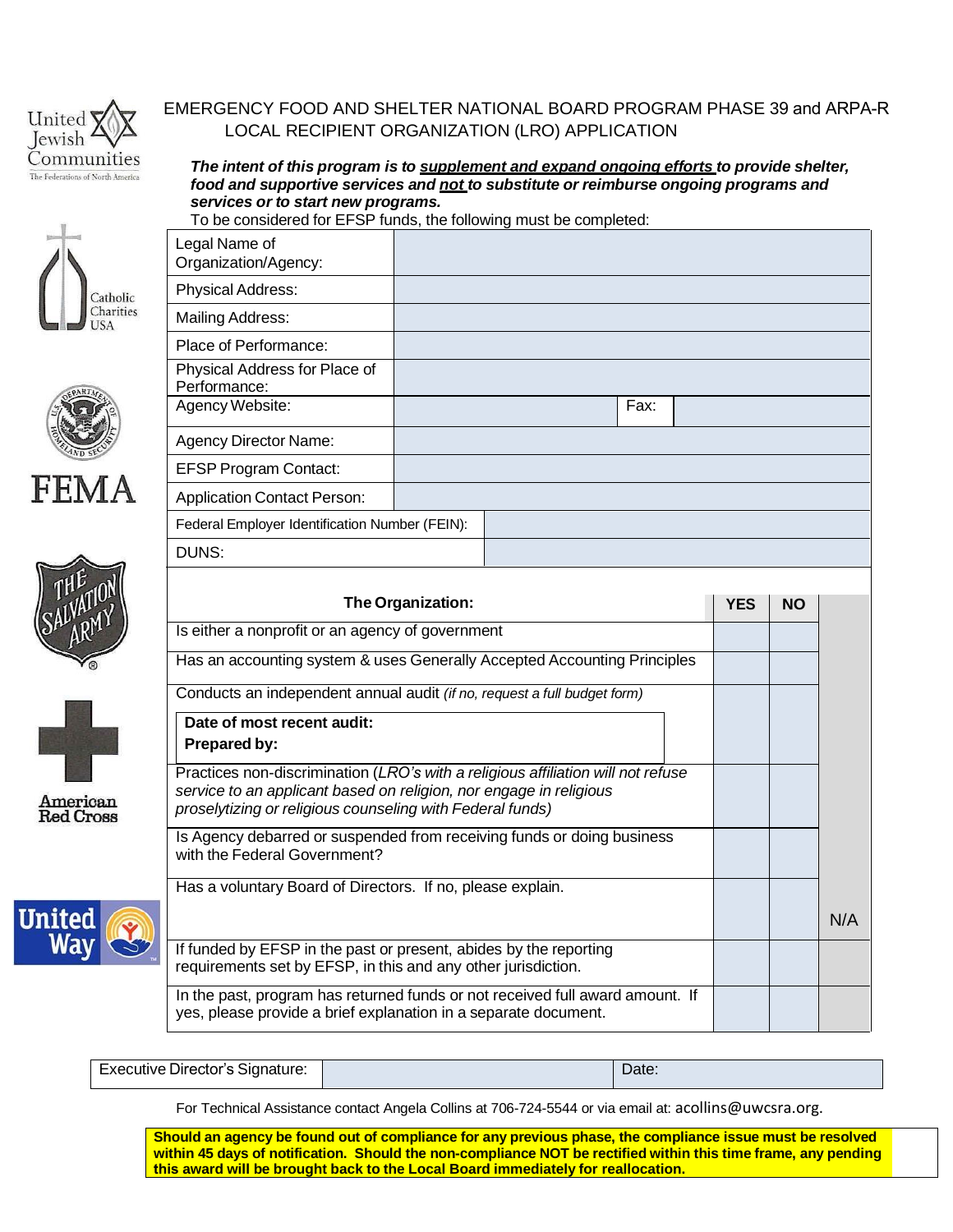#### **FUNDING REQUEST**

Write in the amount requested for EFSP dollars that coincides with the category/ies for which you are applying. **The Estimated Number must be the number you anticipate serving with the requested EFSP funding ONLY.** This should be an unduplicated number, with the exception of the food categories. **Submit with application the required completed documents for the category/ies you are requesting funding in.**

| Category       | <b>Category Description</b>                                                                                                                                                                                                                                                                                                          | <b>Amount</b>    | <b>Estimated Number</b> |
|----------------|--------------------------------------------------------------------------------------------------------------------------------------------------------------------------------------------------------------------------------------------------------------------------------------------------------------------------------------|------------------|-------------------------|
|                |                                                                                                                                                                                                                                                                                                                                      | <b>Requested</b> |                         |
| A              | <b>Served Meals</b> - Any food used in served meals<br>(cold or hot); cost of transporting food to site or<br>client; per meal allowance of \$3.                                                                                                                                                                                     | \$               | (meals)                 |
| B              | Other Food (nonperishable/perishable) - For<br>food banks/pantries and other food providers. Eligible<br>expenses include food purchased for distribution and<br>transportation expenses related to the delivery and<br>distribution of purchased and donated food.                                                                  | \$               | (meals)                 |
| $\mathsf{C}$   | <b>Mass Shelter</b> $-$ (on site shelter with 5 or more<br>beds in one location). Direct expenses associated<br>with housing a client (supplies, linens, etc);<br>transportation costs; daily allowance of \$12.50.                                                                                                                  | \$               | (bed nights)            |
| D              | Other Shelter - Off-site emergency lodging (room<br>and tax only) in a hotel/motel or other off-site<br>shelter. Limited to 90 days assistance. You may not<br>operate as a vendor for yourself or another LRO.                                                                                                                      | $\mathfrak{S}$   | (nights)                |
| $\overline{E}$ | <b>Rent/Mortgage</b> - Past due rent or mortgage<br>payment (P&I only); current rent or mortgage due<br>within 5 calendar days; first month's rent, lot fee<br>for mobile homes. Limited to 3 month's costs for<br>an individual/family.                                                                                             | \$               | (bills paid)            |
| F              | <b>Utilities</b> - Past due bills, or current bills due within 5<br>calendar days; for gas, electricity, oil, water,<br>reconnect fees. May pay budget or actual amount.<br>Limited to 3 month's amount that is part of the<br>arrearage at the time of payment or current one<br>month amount. One time delivery of firewood, coal, | \$               | (bills paid)            |
|                | <b>TOTALIFUNDING REQUEST</b><br>(A+B+C+D+E+F)                                                                                                                                                                                                                                                                                        | \$               |                         |